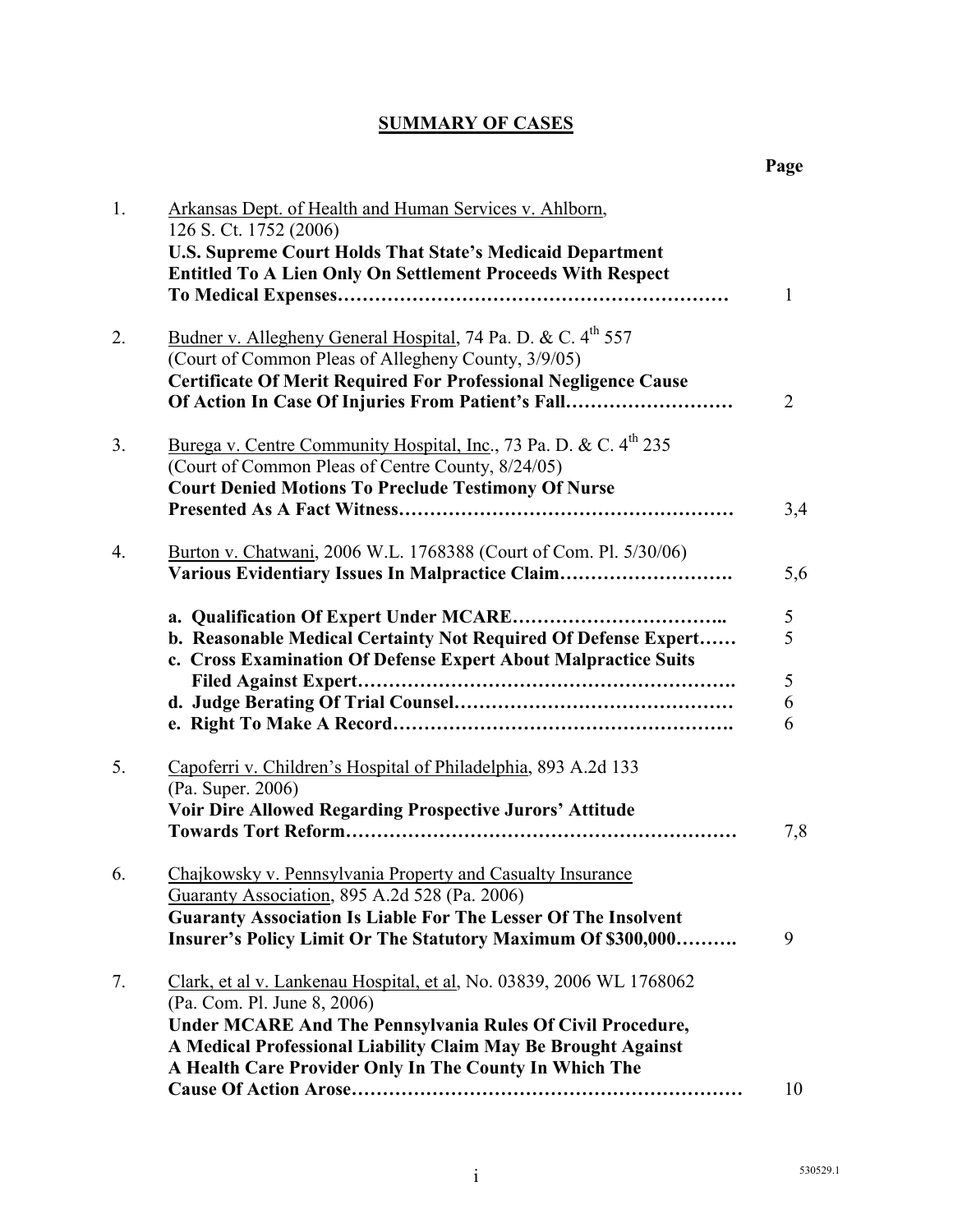| 8.  | Cooper v. Schoffstall, 905 A.2d 482 (Pa. 2006)                                                                            | Page  |
|-----|---------------------------------------------------------------------------------------------------------------------------|-------|
|     | <b>Availability In A Civil Case Of Discovery Of Financial Records</b>                                                     |       |
|     | Of A Non-Party Expert Medical Witness To Facilitate An                                                                    |       |
|     |                                                                                                                           | 11,12 |
|     |                                                                                                                           |       |
| 9.  | Forrest v. St. Luke's Hospital, 73 Pa. D. & C. 4 <sup>th</sup> 353                                                        |       |
|     | (Court of Common Pleas of Lehigh County, 6/13/05)                                                                         |       |
|     | Facts Relating To R.N.'s Investigation Into The Causes Of                                                                 |       |
|     |                                                                                                                           | 13,14 |
| 10. | Forrester v. Salkind, 901 A.2d 548 (Pa. Super. 2006)                                                                      |       |
|     | The Venue Rules On Medical Malpractice Do Not Apply Where                                                                 |       |
|     | A Doctor Is Joined As An Additional Defendant And Plaintiff's                                                             |       |
|     | Underlying Claim Is Not Based On Medical Malpractice                                                                      | 15    |
|     |                                                                                                                           |       |
| 11. | Rambo v. Greene, 2006 W.L. 2423433 (Pa. Super. 8/23/06)<br>An Expert Who Submits Various Reports To A Party And Then      |       |
|     | <b>Refuses To Testify For That Party Resulting In The Claim</b>                                                           |       |
|     | Being Dismissed, May Be Liable, Based On Breach Of Contract,                                                              |       |
|     | To the Party On Whose Behalf The Report Was Submitted                                                                     | 16    |
|     |                                                                                                                           |       |
| 12. | Solis v. St. Luke's Hospital, 75Pa. D. & C. 4 <sup>th</sup> 198                                                           |       |
|     | (Court of Common Pleas of Lehigh County, 5/27/05)                                                                         |       |
|     | An Exception To The Res Pisa Loquitur Exception: Expert                                                                   |       |
|     | <b>Testimony Required In Medical Malpractice Action Where Issues</b>                                                      |       |
|     |                                                                                                                           | 17    |
| 13. | Stahl v. Redcay, 897 A.2d 478 (Pa. Super. 2006)                                                                           |       |
|     | <b>Sanctions Denied Based On Defense Counsel's Opening</b>                                                                |       |
|     | Remarks Causing A Mistrial In Malpractice Case                                                                            | 18    |
|     |                                                                                                                           |       |
| 14. | Strine v. Commonwealth of Pennsylvania, Medical Care Availability                                                         |       |
|     | and Reduction of Error Fund, 894 A.2d 733 (Pa. 2006)<br><b>Bathing An Elderly Incapacitated Patient At A Nursing Home</b> |       |
|     | May Give Rise To A Professional Liability Claim And Therefore                                                             |       |
|     | Coverage Is Provided Pursuant To The CAT Fund                                                                             | 19    |
|     |                                                                                                                           |       |
| 15. | Taterka v. Bureau of Professional and Occupational Affairs,                                                               |       |
|     | State Board of Medicine, 882 A.2d 1040 (Pa. Commonwealth 2005)                                                            |       |
|     | <b>Court Affirmed Civil Penalty Issued Against Plaintiff Doctor For</b>                                                   |       |
|     | <b>Failure To Comply With Reporting Requirements Of MCARE</b>                                                             | 20,21 |